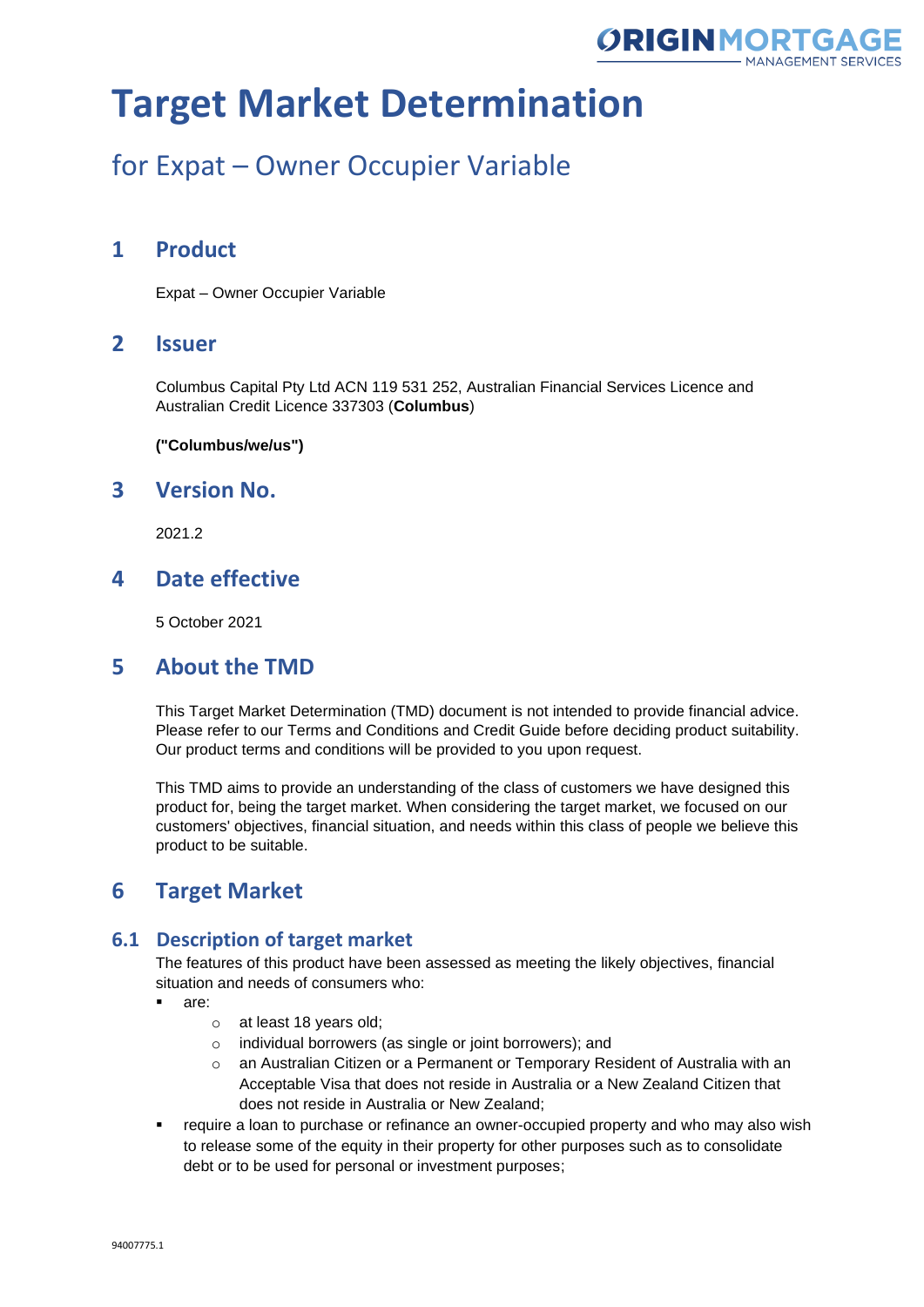

## for Expat – Owner Occupier Variable

- require an offset account;
- require the use of a Visa Debit card;
- require the flexibility of a variable interest rate;
- require the ability to make additional extra repayments without penalty; and
- want the option of either principal and interest or interest only repayments.
- satisfy our eligibility criteria;

Although variable interest rates fluctuate, the product meets the likely objectives, financial situation and needs of consumers in the target market because it allows them to deposit funds into an offset account and/or make additional payments directly into the loan to reduce the amount of interest payable whilst maintaining the ability to draw on surplus funds when required. This product also allows consumers to select interest only or principal and interest repayments in order to reduce their overall debt and build equity.

#### **6.2 Classes of consumers for who the product may not be suitable**

This product may not be suitable for consumers who:

- do not meet the eligibility requirements;
- are seeking the certainty of fixed repayments over the term of the loan;
- are looking to purchase or refinance a residential investment property;
- are looking to construct a property; or
- require the ability to provide alternative methods of income verification.

#### **6.3 Description of the Product, including key attributes**

- Variable interest rate;
- Repayment options:
	- o principal and interest; or
	- o interest only
- Redraw available
- Minimum loan size: \$50,000
- Maximum Loan Size: \$2,000,000 (subject to LVR and postcode policy)
- Maximum LVR: 80%
- Offset facility available
- Application fee may be payable
- Settlement fee may be payable
- Valuation fee may be payable
- Ongoing fee may be payable

### **7 Distribution Conditions/ Restrictions**

The following distribution channels and conditions have been assessed as being appropriate to direct the distribution of the product to the target market: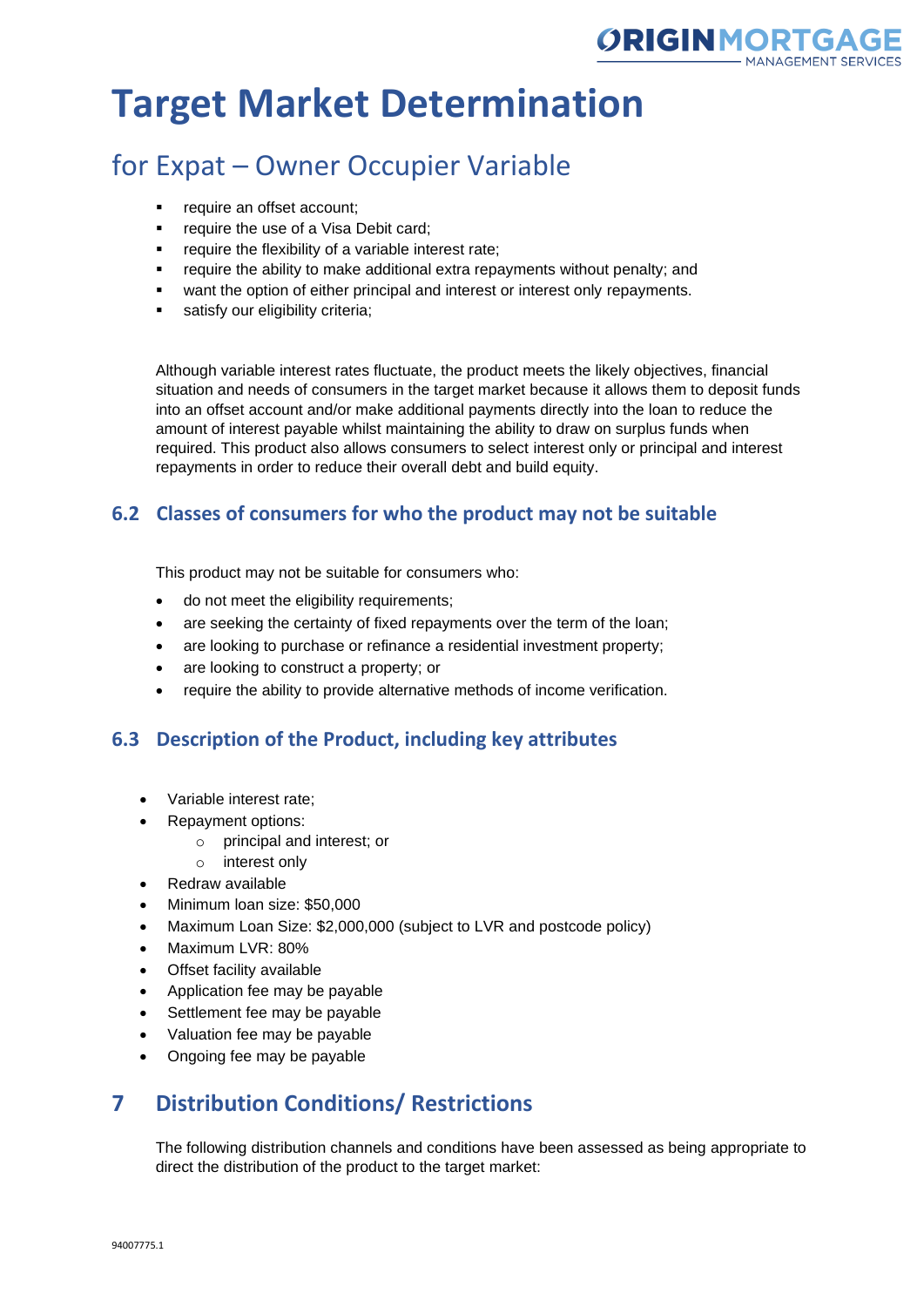

## for Expat – Owner Occupier Variable

- **Direct** 
	- Online
	- By phone
	- In person (e.g. branch, agency, or premises visit)
- Third party Accredited mortgage brokers subject to Best Interests Duty (BID)

The distribution channels and conditions are appropriate because:

- the product has a wide target market;
- our staff have the necessary training, knowledge and accreditation (if required) to assess whether the consumer is within the target market. All of our staff must continually satisfy annual compliance reviews.
- we rely on existing distributors, methods, controls and supervision already in place;
- our approval system has checks and controls in place to flag applicants who may be outside the target market; and
- accredited mortgage brokers are subject to a higher duty under BID to ensure that the product is in the best interests of the particular consumer.

### **8 TMD Reviews**

We will review this TMD as follows:

| Initial review  | Within 12 months of the date of this TMD                                                                                                                                                                                                                                                                                                                                                                                                                                                                                                                                                               |
|-----------------|--------------------------------------------------------------------------------------------------------------------------------------------------------------------------------------------------------------------------------------------------------------------------------------------------------------------------------------------------------------------------------------------------------------------------------------------------------------------------------------------------------------------------------------------------------------------------------------------------------|
| Periodic review | Each year on the anniversary of this TMD.                                                                                                                                                                                                                                                                                                                                                                                                                                                                                                                                                              |
| Review triggers | Specific events will prompt Columbus to review this TMD, which<br>includes:<br>A significant dealing of the product to consumers outside the<br>target market occurs;<br>A significant number of complaints are received from<br>۰.<br>customers in relation to the product;<br>A significant number of defaults occur;<br>A significant breach has occurred in connection with the<br>٠.<br>issuing and distribution of this product; and<br>A significant number of late repayments are being recorded;<br>A material change is made to this product.<br>Unexpected early stage arrears are detected |

If a review trigger occurs, we will complete a review of the TMD within ten business days. Meanwhile, we will cease to offer this product to our customers until our TMD review concludes and any necessary changes to the product or TMD, including distribution methods, are made.

## **9 Monitoring and reporting of this TMD**

The following data must be provided to us by any person who engages in retail product distribution conduct in relation to this product:

|  | Type of information | <b>Description</b> | <b>Reporting period</b> |
|--|---------------------|--------------------|-------------------------|
|--|---------------------|--------------------|-------------------------|